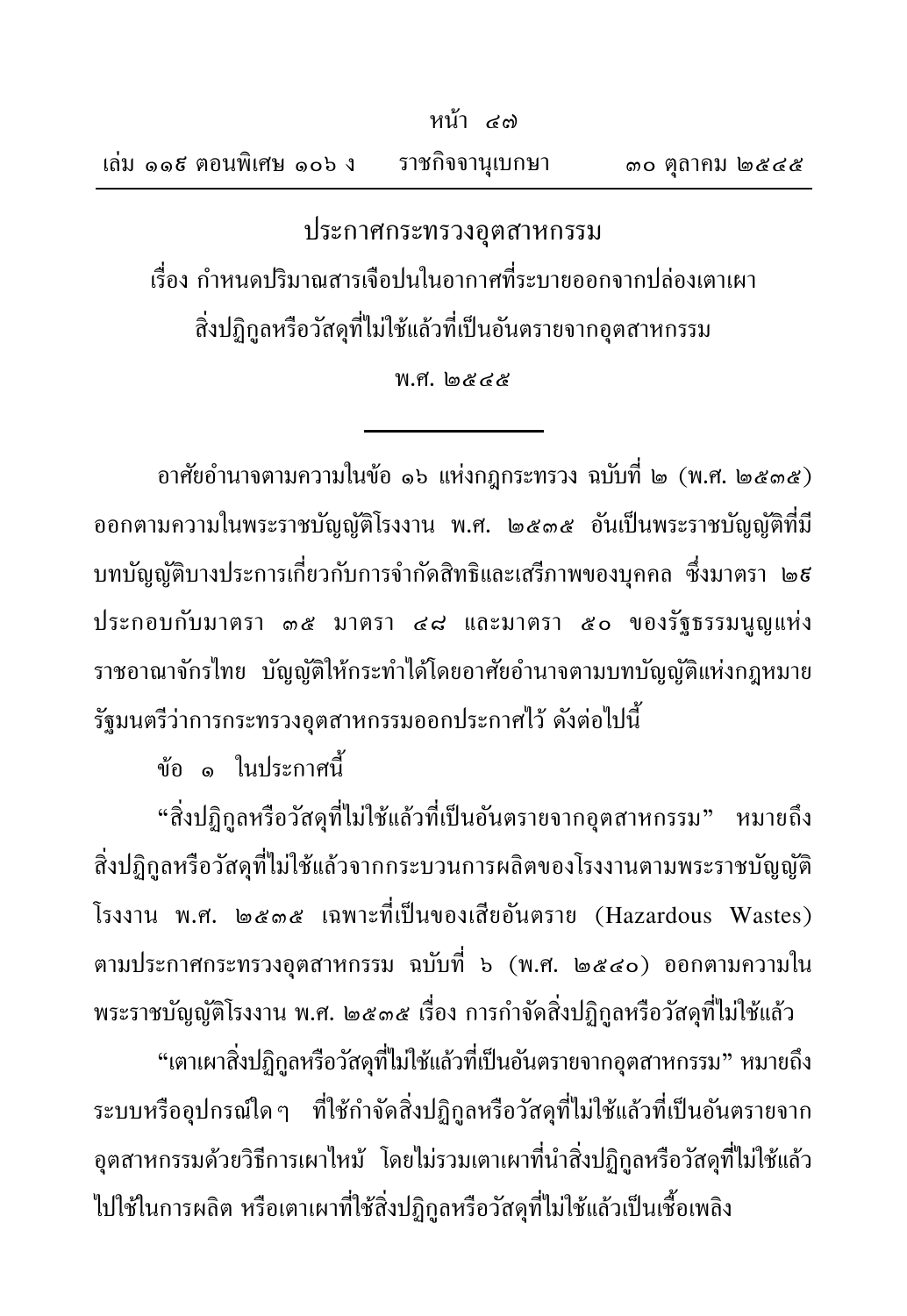|                         | หน้า ๔๘         |                |
|-------------------------|-----------------|----------------|
| เล่ม ๑๑៩ ตอนพิเศษ ๑๐๖ ง | ราชกิจจานุเบกษา | ดo ตุลาคม ๒๕๔๕ |

ข้อ ๒ อากาศที่สามารถระบายออกจากปล่องเตาเผาสิ่งปฏิกูลหรือวัสดุที่ ใม่ใช้แล้วที่เป็นอันตรายจากอุตสาหกรรมต้องมีปริมาณสารเจือปนแต่ละชนิดไม่เกินค่า ที่กำหนดไว้ ดังนี้

| ถำดับที่      | ชนิดของสารเจือปนในอากาศ                 |    | ค่าปริมาณของสารเจือปนในอากาศ       |
|---------------|-----------------------------------------|----|------------------------------------|
| G.            | ฝุ่นละออง (Particulate)                 |    | <i>๑๕</i> มิลลิกรัมต่อลูกบาศก์เมตร |
| ๒.            | ไฮโดรเจนคลอไรด์                         |    | ๔๐ มิลลิกรัมต่อลูกบาศก์เมตร        |
|               | (Hydrogen Chloride)                     |    |                                    |
| ഩ.            | คาร์บอนมอนอกใซด์                        |    | ๑๑๕ มิลลิกรัมต่อลูกบาศก์เมตร       |
|               | (Carbon Monoxide)                       |    |                                    |
| ๔.            | ซัลเฟอร์ไดออกไซด์                       |    | ๘๐ มิลลิกรัมต่อลูกบาศก์เมตร        |
|               | (Sulfur Dioxide)                        |    |                                    |
| ଝ.            | ออกไซด์ของในโตรเจนในรูปของ              |    | ๑๕๐ มิลลิกรัมต่อลูกบาศก์เมตร       |
|               | ในโตรเจนไดออกไซด์                       |    |                                    |
|               | (Oxide of Nitrogen as NO <sub>2</sub> ) |    |                                    |
| $\mathbf b$ . | ใดออกซิน/และฟูราน                       |    | ๐.๕ นาโนกรัมต่อถูกบาศก์เมตร        |
|               | (Dioxins/Furans-TEQ)                    |    |                                    |
| ග).           | ปรอท (Mercury)                          |    | o.๑ มิลลิกรัมต่อลูกบาศก์เมตร       |
| ದ.            | Semi Volatile Metals ได้แก่             |    | o.๒ มิลลิกรัมต่อลูกบาศก์เมตร       |
|               | แคดเมียม (Cadmium)                      |    |                                    |
|               | ตะกั่ว $($ Lead $)$                     |    |                                    |
| ೯.            | Low Volatile Metals ได้แก่              | G) | มิลลิกรัมต่อลูกบาศก์เมตร           |
|               | อาร์ซินิค (Arsenic) เบริลเลียม          |    |                                    |
|               | (Beryllium) โครเมียม (Chromium)         |    |                                    |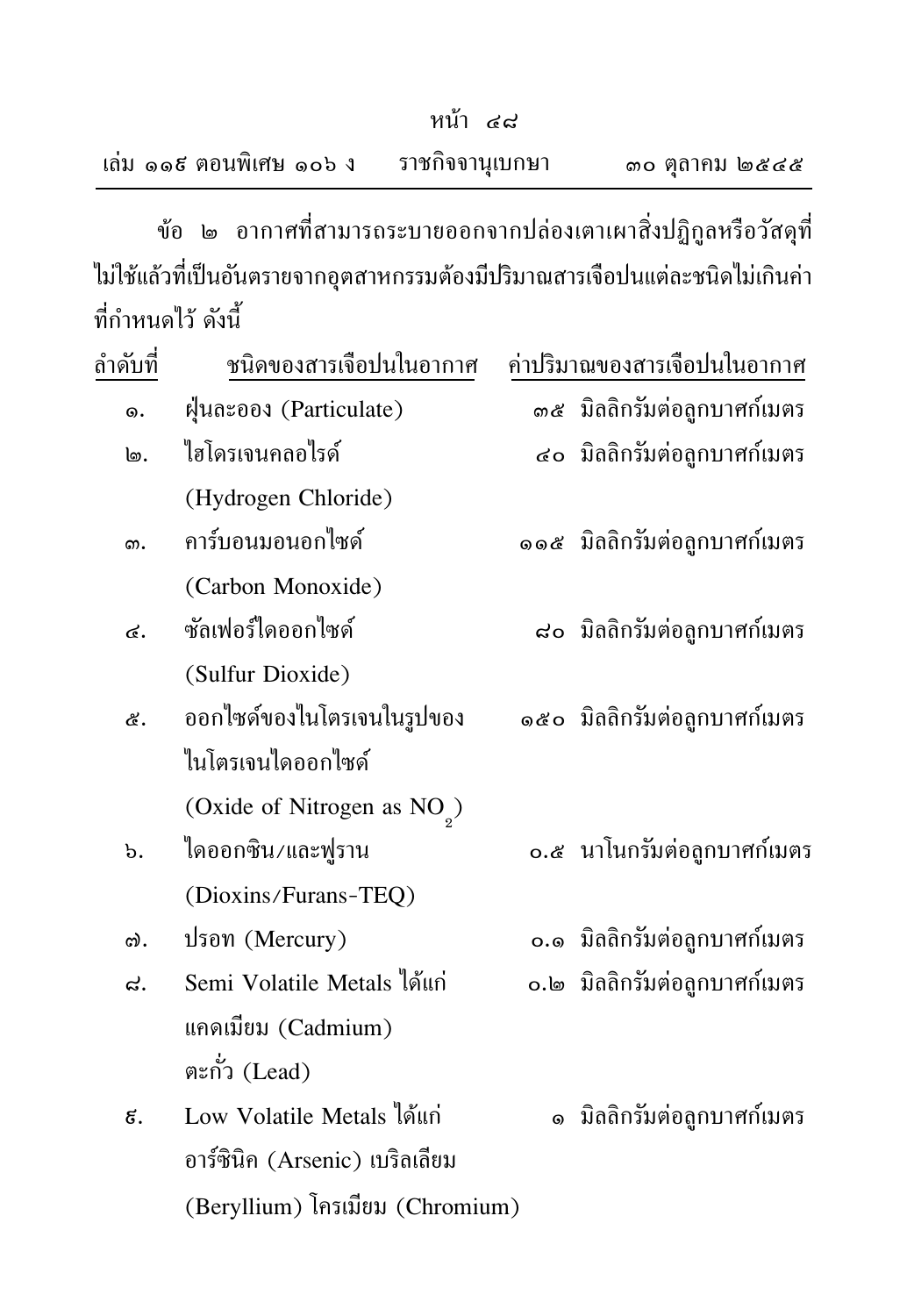|                         | หน้า ๔ธ         |                |
|-------------------------|-----------------|----------------|
| เถ่ม ๑๑๕ ตอนพิเศษ ๑๐๖ ง | ราชกิจจานุเบกษา | ดo ตุลาคม ๒๕๔๕ |

้ข้อ ๓ การรายงานผลตรวจวัดปริมาณสารเจือปนแต่ละชนิดในอากาศที่ระบาย ออกจากปล่องเตาเผาสิ่งปฏิกูลหรือวัสดุที่ไม่ใช้แล้วที่เป็นอันตรายจากอุตสาหกรรม ให้คำนวณผลที่ความดัน ๑ บรรยากาศ หรือ ๗๖๐ มิลลิเมตรปรอท อุณหภูมิ ๒๕ ้องศาเซลเซียส ที่สภาวะแห้ง โดยมีปริมาตรอากาศส่วนเกินในการเผาใหม้ ร้อยละ ๕๐ หรือมีปริมาตรออกซิเจนส่วนเกินในการเผาใหม้ร้อยละ ๗

ข้อ ๔ การตรวจวัดปริมาณสารเจือปนในอากาศที่ระบายออกจากปล่องเตาเผา สิ่งปฏิกูลหรือวัสดุที่ไม่ใช้แล้วที่เป็นอันตรายจากอุตสาหกรรมให้ใช้วิธีการดังนี้

(๑) ปริมาณฝุ่นละอองใช้วิธี Determination of Particulate Emissions from Stationary Sources ที่องค์การพิทักษ์สิ่งแวดล้อมแห่งประเทศสหรัฐอเมริกา (United States Environmental Protection Agency US.EPA) กำหนดไว้ หรือวิธีอื่นที่กรมโรงงานอุตสาหกรรมเห็นชอบ

(๒) ปริมาณก๊าซไฮโดรเจนคลอไรด์ ใช้วิธี Determination of Hydrogen Chloride Emissions from Stationary Sources ที่องค์การพิทักษ์สิ่งแวดล้อม แห่งประเทศสหรัฐอเมริกา (United States Environmental Protection Agency-US.EPA) กำหนดไว้ หรือวิธีอื่นที่กรมโรงงานอุตสาหกรรมเห็นชอบ

(๓) ปริมาณก๊าซคาร์บอนมอนอกใซด์ ใช้วิธี Determination of Carbon Monoxide Emission from Stationary Sources ที่องค์การพิทักษ์สิ่งแวดล้อม แห่งประเทศสหรัฐอเมริกา (United States Environmental Protection Agency-US.EPA) กำหนดไว้ หรือวิธีอื่นที่กรมโรงงานอุตสาหกรรมเห็นชอบ

(๔) ปริมาณก๊าซซัลเฟอร์ไดออกไซด์ ใช้วิธี Determination of Sulfur Dioxide Emissions from Stationary Sources หรือวิธี Determination of